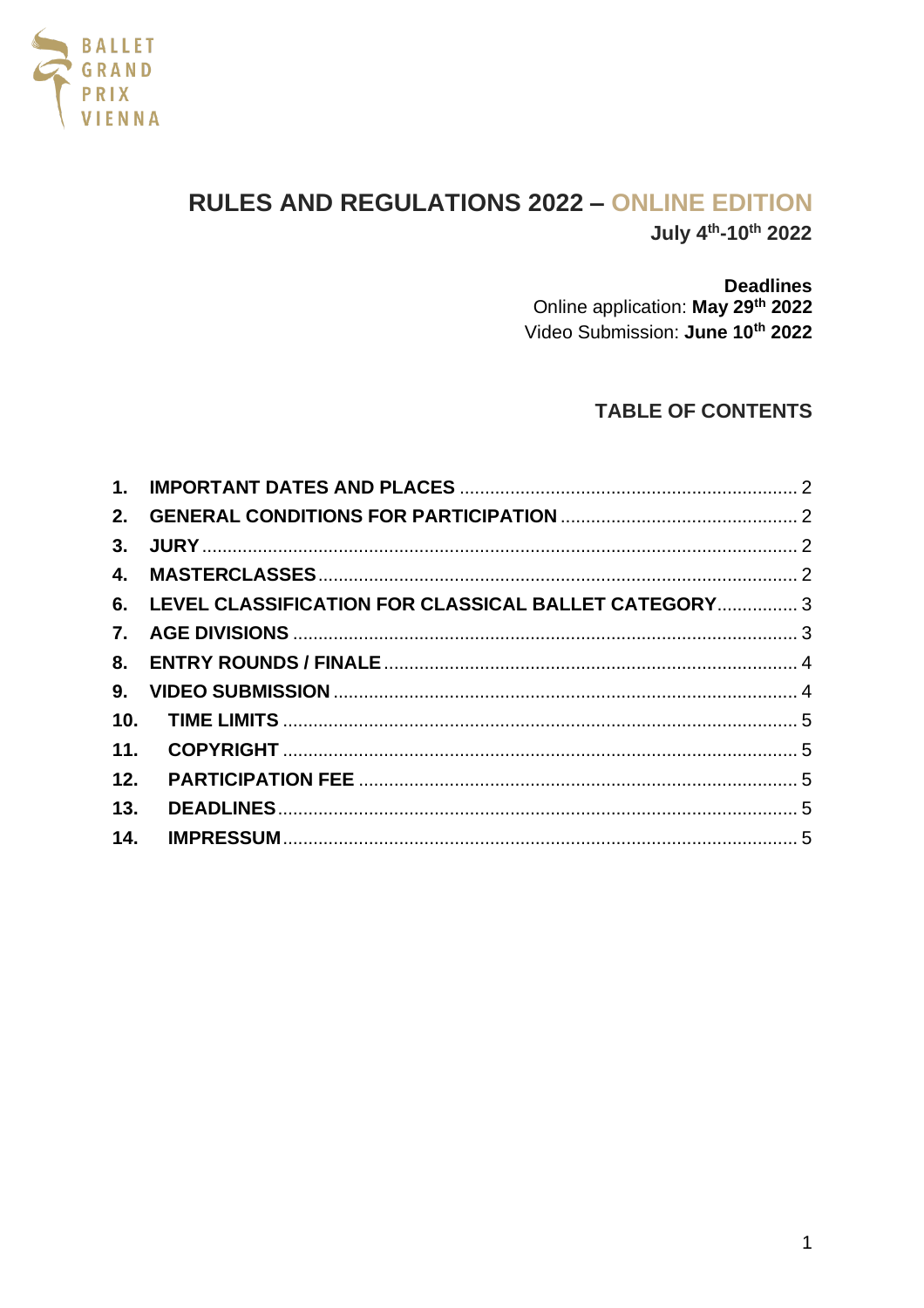

## <span id="page-1-0"></span>**1. IMPORTANT DATES AND PLACES**

The Ballet Grand Prix Vienna – international ballet and contemporary dance competition for all dancers around the world, is hosted by the NCCEA (*New Century Cultural Exchange Association),* in Vienna, Austria. The 10th edition will be held on **July 4th until 10th** 2022 in an **online format**.

#### **Provisional schedule:**

Master classes / workshop (optional): 4-6 July 2022 1st round: 7-8 July 2022 2nd Round/Finals: 9 July 2022 Awards Ceremony: 10 July 2022

## <span id="page-1-1"></span>**2. GENERAL CONDITIONS FOR PARTICIPATION**

All activities are organised and supervised by the organising committee of the Ballet Grand Prix Vienna. Apart from the competition, the Ballet Grand Prix Vienna offers optional master classes led by renowned professionals. These will be held online in 2022.

- The competition is open to **professional dancers, dance students, as well as amateurs** of all nationalities, between the age of 8 and 27 years, **at competition time**!
- Participants can take part in the competition either by representing themselves, who will take part without school affiliation, or as an individual dancer belonging to a school
- Participants may enter as a Solo, Pas de Deux, Duo / Trio or in an Ensemble.
- All participants have the choice of performing in one or both of the following categories:
	- **Classical Ballet**: The variation may be chosen from the list of classical repertoires.
	- **Contemporary Dance**: This field includes any open solo variation that features a different aspect of the participant's skill and versatility as a dancer.

## <span id="page-1-2"></span>**3. JURY**

The jury of the Ballet Grand Prix Vienna consists of international experts, including directors from renowned ballet schools/companies, choreographers, dancers and artistic directors. A detailed list of the competition jury members can be viewed on the Ballet Grand Prix Vienna's website<https://www.bgpv.org/> or on the Instagram profile [@balletgrandprixvienna.](https://www.instagram.com/balletgrandprixvienna/)

## <span id="page-1-3"></span>**4. MASTERCLASSES**

Masterclasses are **optional** to attend and are included in the participation fee for all candidates in the **Classical Category Group A/B, Contemporary Category, Pas de Deux, Duos and Trios.**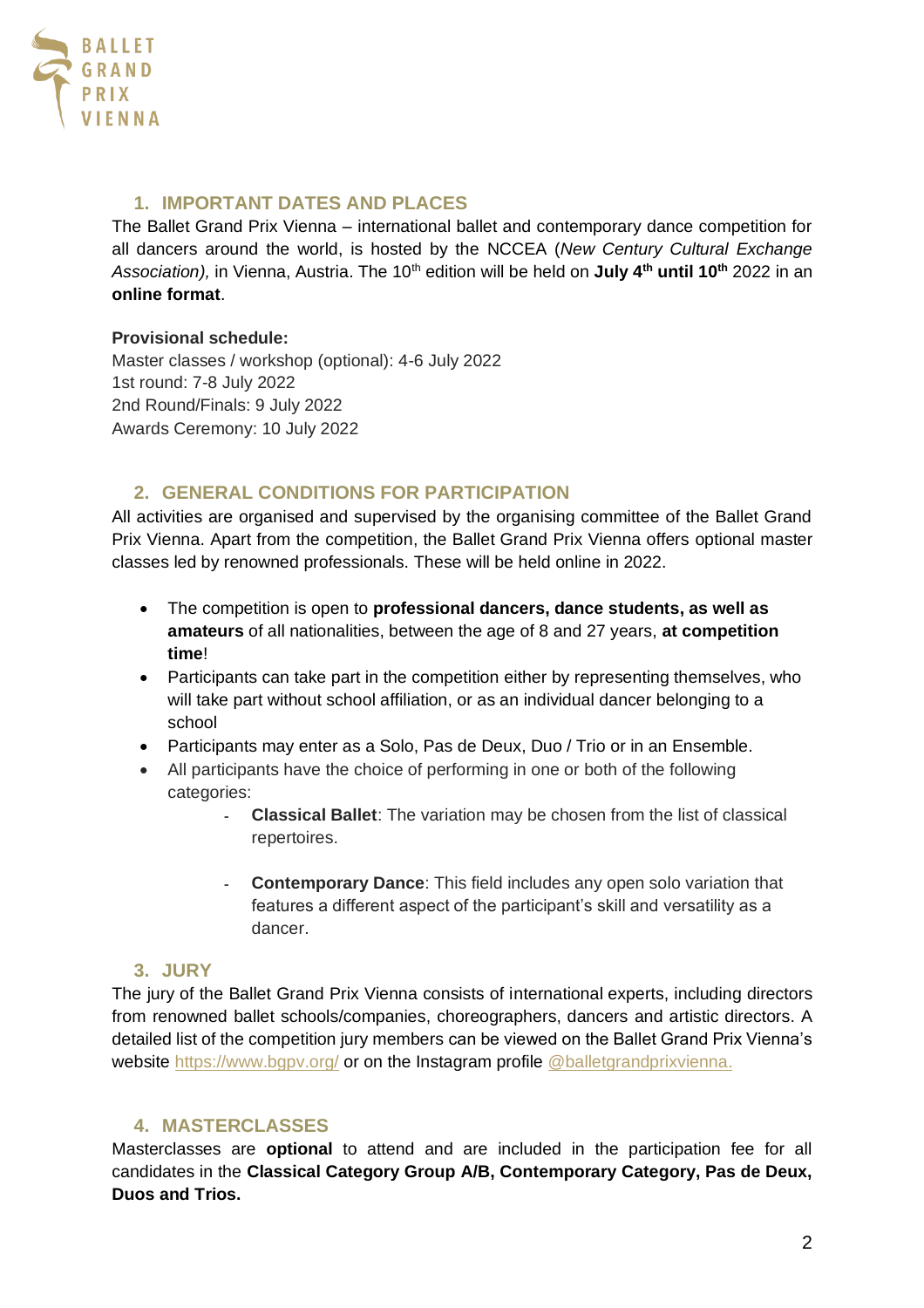

#### **5. PERFORMING ON POINTE**

Participants under the age of 10 are not advised to dance on pointe. Teachers are liable for their students in this case.

## <span id="page-2-0"></span>**6. LEVEL CLASSIFICATION FOR CLASSICAL BALLET CATEGORY**

#### **Group A (Covers Children, Junior and Senior Division)**

This group refers to students who train **5 hours or less per week**

#### **Group B (Covers all Age Divisions)**

This group refers to students who train **more than 5 hours per week.**

<span id="page-2-1"></span>Classification can also be decided after self-assessment or by the teacher.

## **7. AGE DIVISIONS**

**Children Division: I: 8-9 years old II: 10-11 years old**

**Junior Division: 12-14 years old** 

**Senior Division: 15-19 years old I: 15-17 years old II: 18-19 years old**

#### **Young Adults (Professional Dancers): 17-27 years old**

As defined by Ballet Grand Prix, a professional dancer is anyone who has employment under contract with a professional dance company or has completed professional dance training. This includes dancers who are not currently employed under such a contract but have been in the past.

#### **Pas de Deux: only for Young Adults Division (Professional Dancers): 17-27 years old**

**Duos, Trios and Ensembles (from 4 people): 8-27 years old**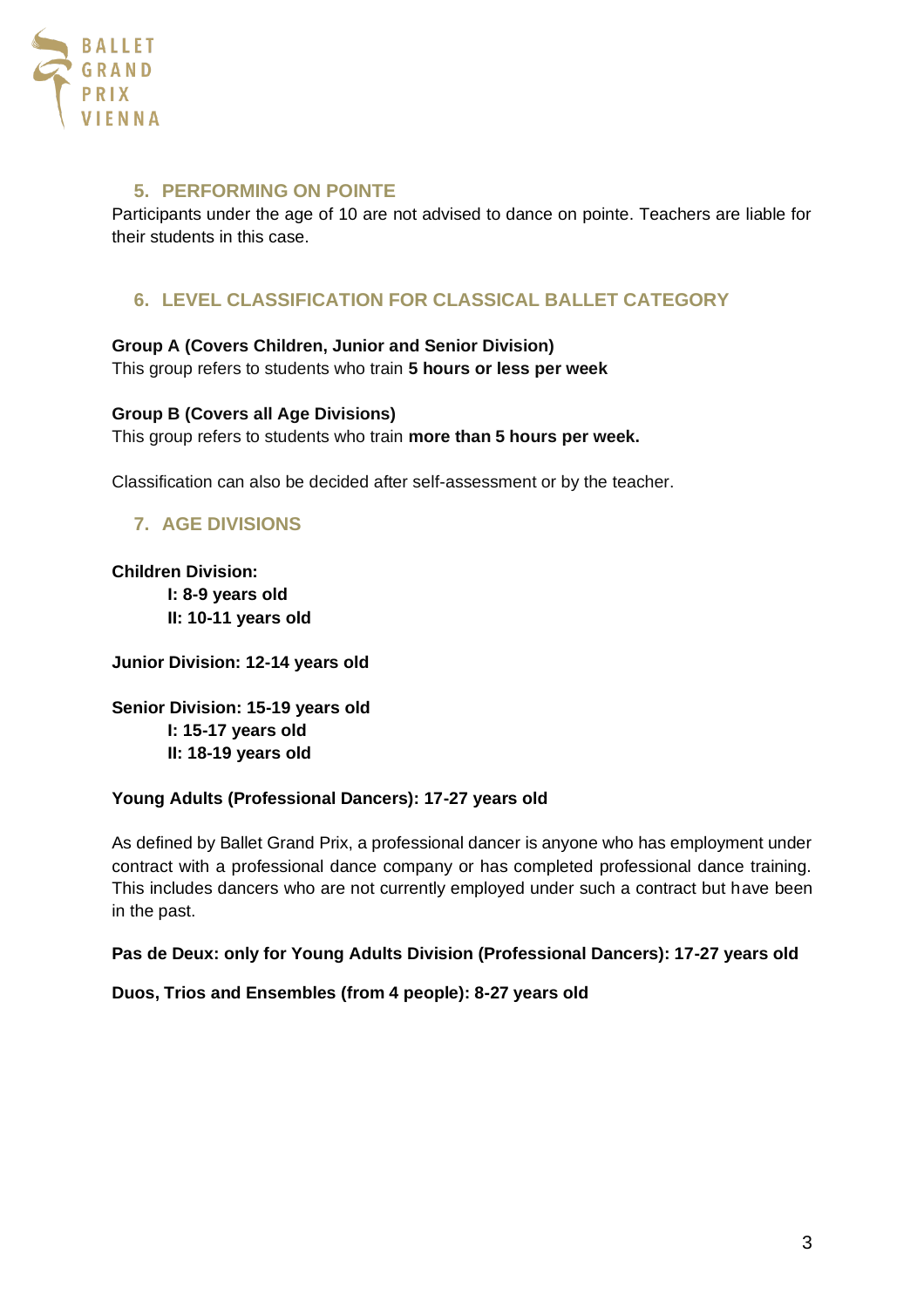

## <span id="page-3-0"></span>**8. ENTRY ROUNDS / FINALE**

#### **First round**

All participants will perform their chosen dance number - a classical variation (may be from the classical repertoire list) or a contemporary solo. **Group A, Children Division, Duos/Trios/Ensemble and the contemporary category only have one round.**

**Pas de Deux:** one variation from the classical repertoire **Duos, Trios and Ensembles:** one dance (Classical or Contemporary dance)

#### **Second round (Finale)**

**Junior (12-14 years):** Participants can either **repeat** the first variation **or** select a new classical variation.

**Senior (15-19 years):** Participants must select a **new** classical variation. **Young Adults (17-27 years):** Participants must select a **new** classical variation. **Pas de Deux:** Participants must select a **new** Pas de Deux (free of choice).

## <span id="page-3-1"></span>**9. VIDEO SUBMISSION**

All participants must submit their pre-recorded video of their competition entries onto the online video submission portal.

The video recordings may take place on stage, or in a studio. If neither of these options are available to access, performing from home then is also very much welcome. In order to make it clearer for the judges to see the participants dance, please consider the following aspects for filming:

- Horizontal Filming!
- Full HD 1920x1080 resolution
- Video file format: .MP4 .MOV
- No editing is allowed
- Clear and neat background in the video
- A ballet floor is suggested when performing from home
- Recording shall not be done from a far distance

#### **NOTE: all videos must be no older than 10 months!**